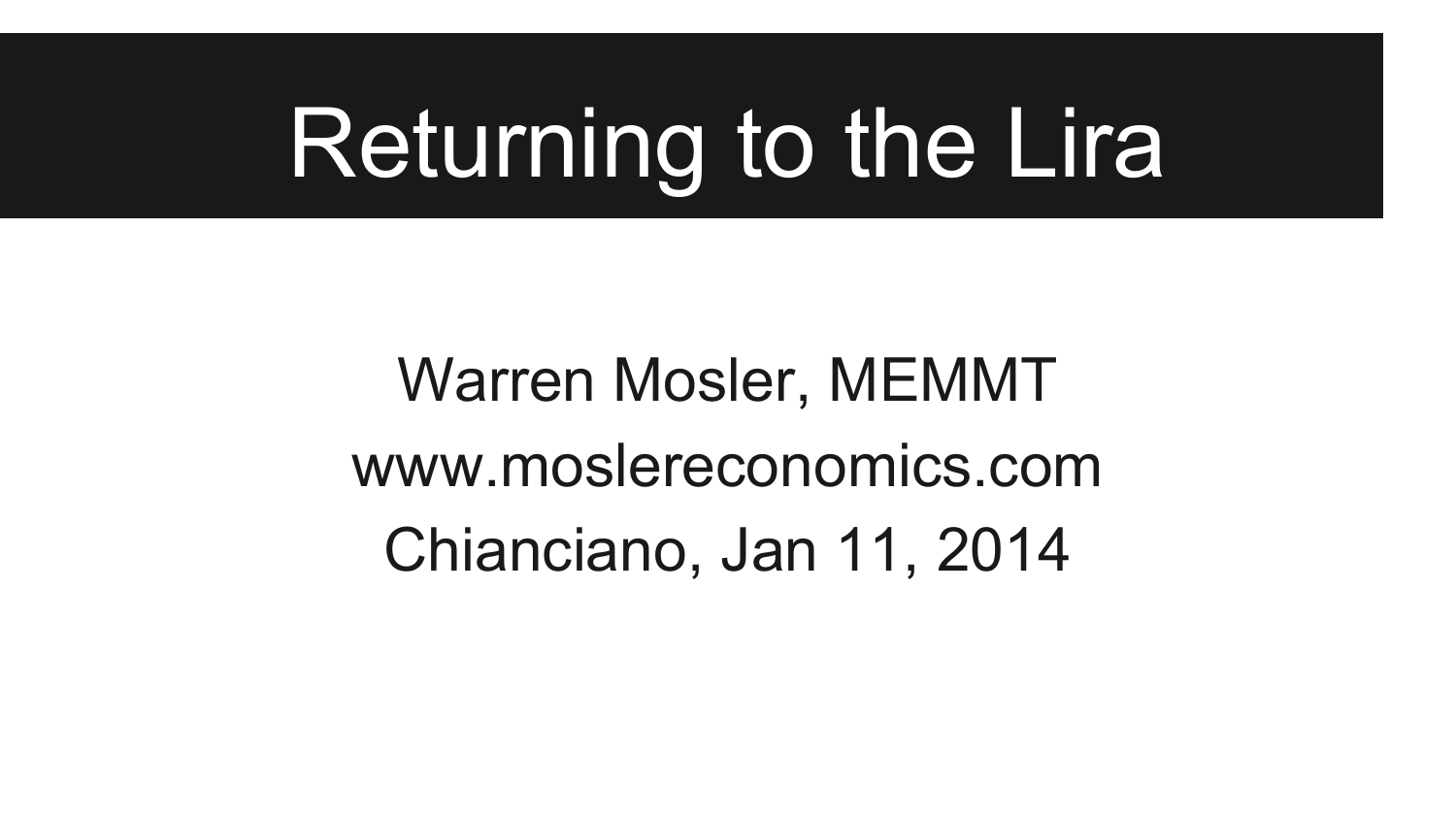#### **Introduction**

- The currency is a tax credit
- The currency is a public monopoly
- $\bullet$  'The deficit' = current year tax credits spent and not yet used to pay taxes
- $\bullet$  'The debt'= tax credits outstanding
- Tax credits accumulate as 'cash', reserves, and securities account balances at the CB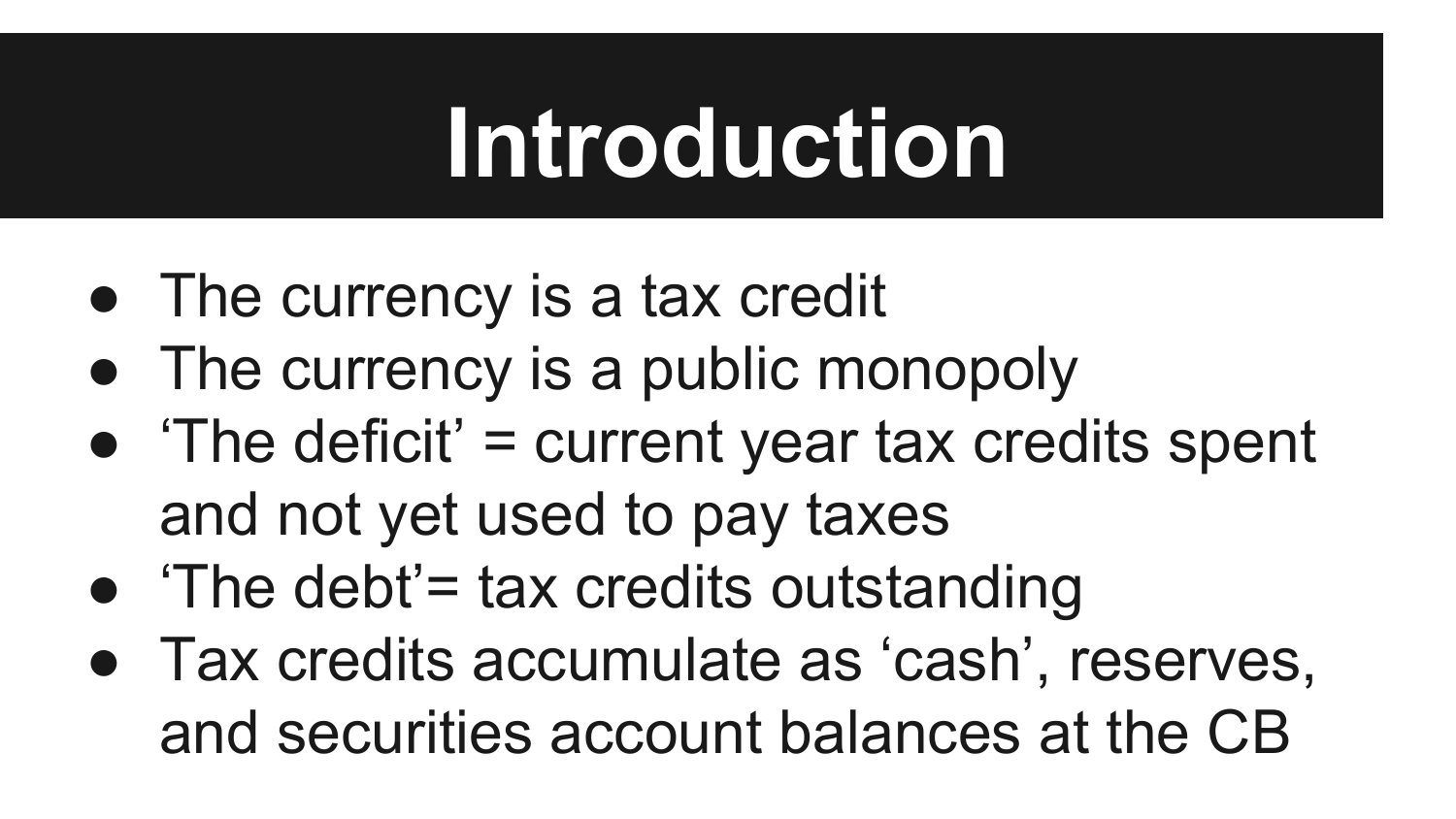#### **The Problem is Unemployment!**

- The currency is a tool to provision the state
- Taxation functions to create unemployment
- Spending functions to employ those unemployed by the tax
- Unemployment is the evidence that state spending is not enough to cover the tax liabilities plus net savings desires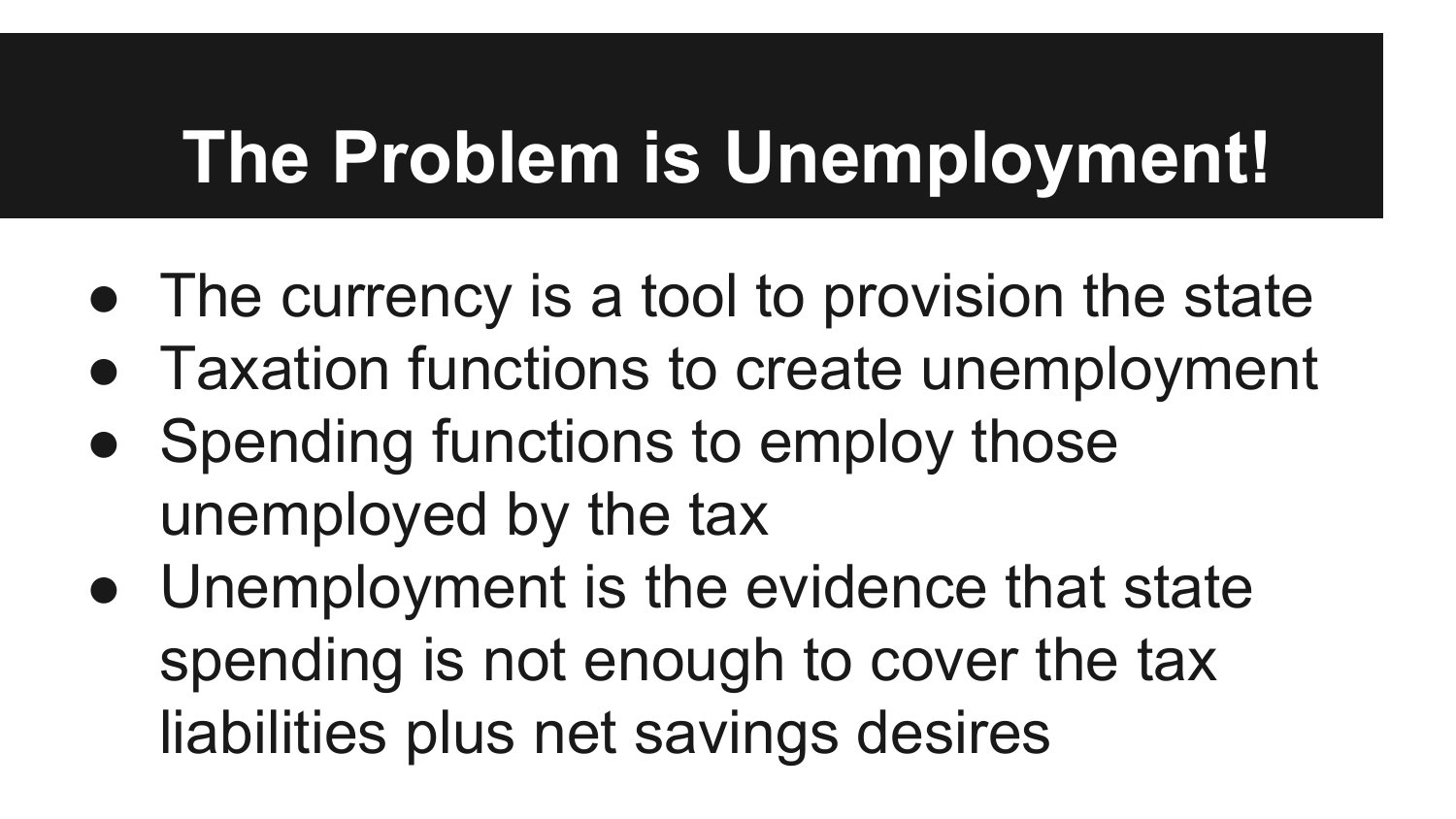# **Fixing the Problem**

- Unemployment is the evidence that indicates the deficit is too small
- Unemployment is eliminated by hiring the unemployed, or otherwise increasing the deficit with tax cuts and/or spending increases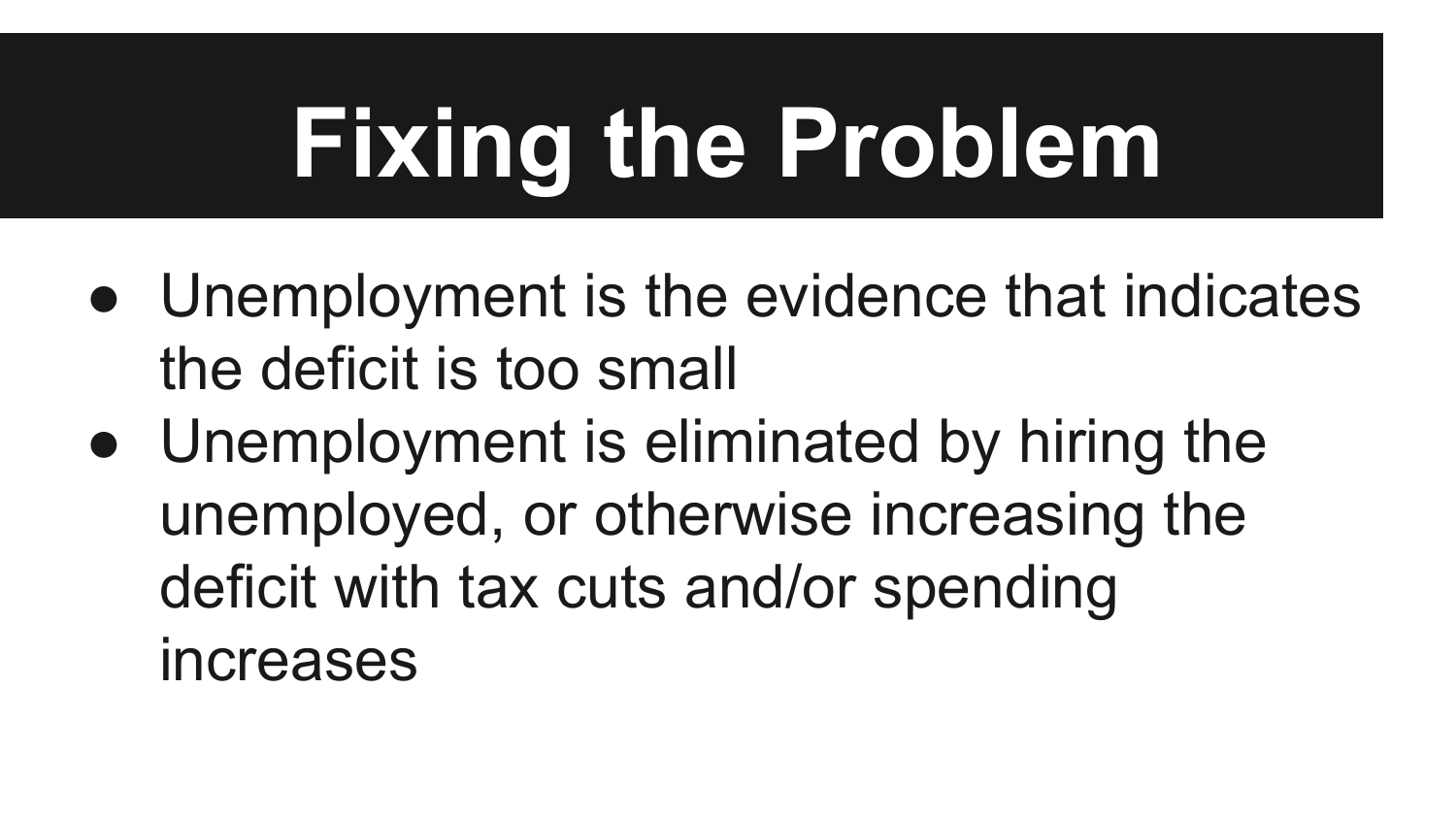# **Options for Prosperity**

- The EU won't allow sufficient deficits to accommodate taxes + savings desires
- The remaining option is a return to the lira
- The critical understanding is that the right size deficit is the one that corresponds to full employment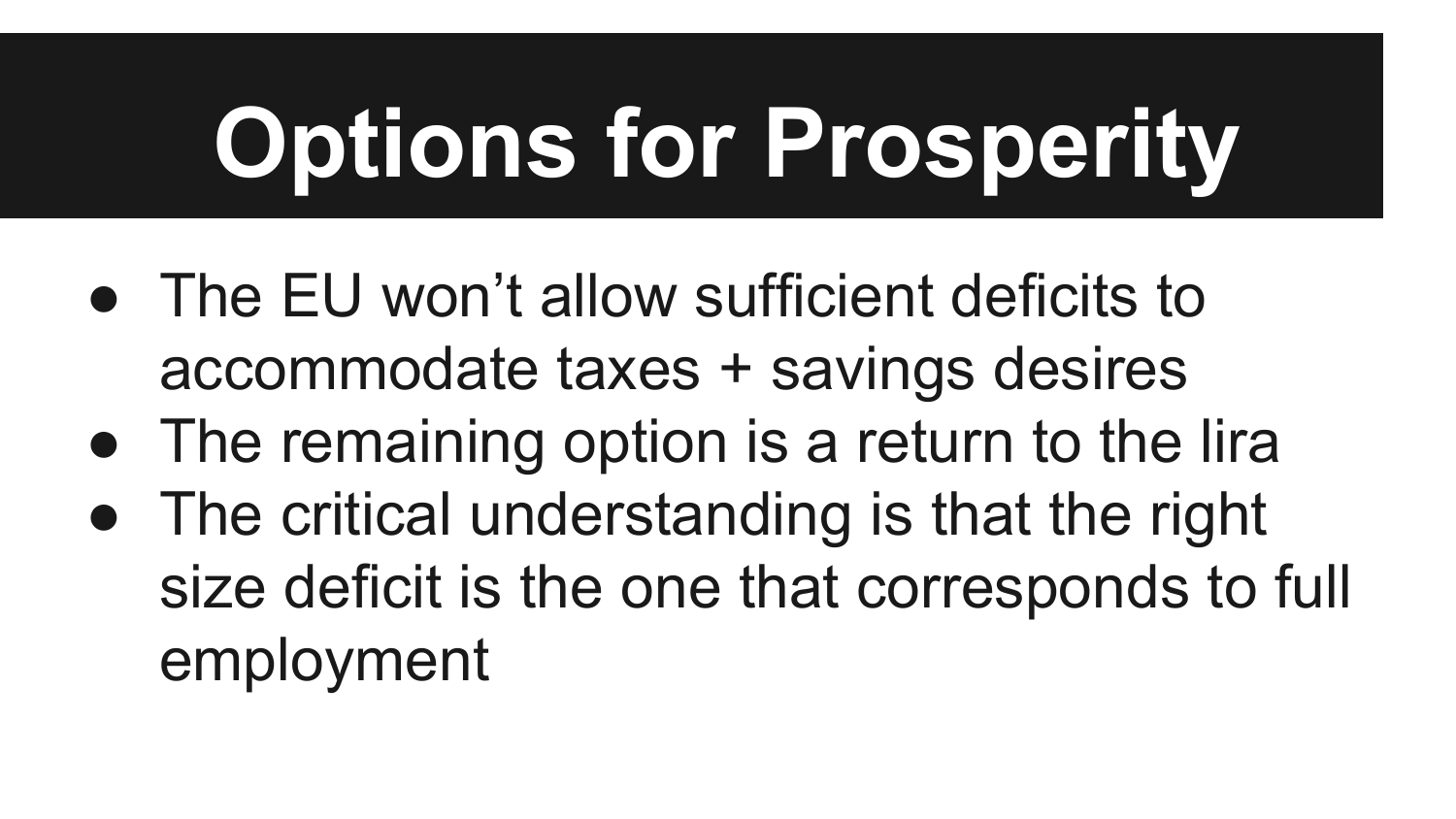### **From Euro to Lira**

- All tax liabilities become payable in lira
- All Italian Govt. Employees get paid in lira

- The compensation redenomination is 1:1
- The govt. does not fix a lira exchange rate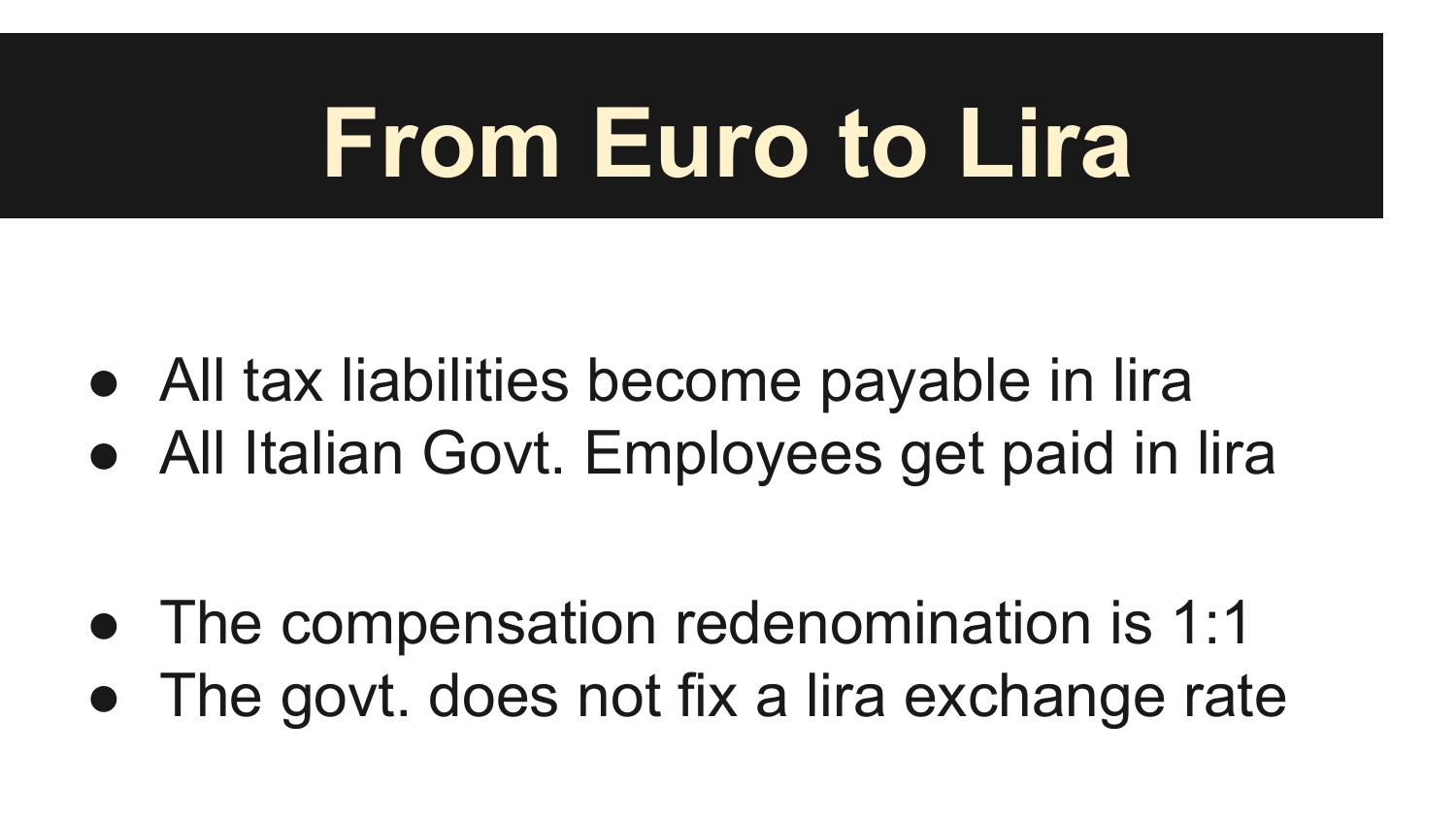## **Bank Loans and Deposits**

- Bank deposits and loans remain in euro
- Borrowers and depositors have the option to convert at market prices
- All lira bank deposits fully insured by govt.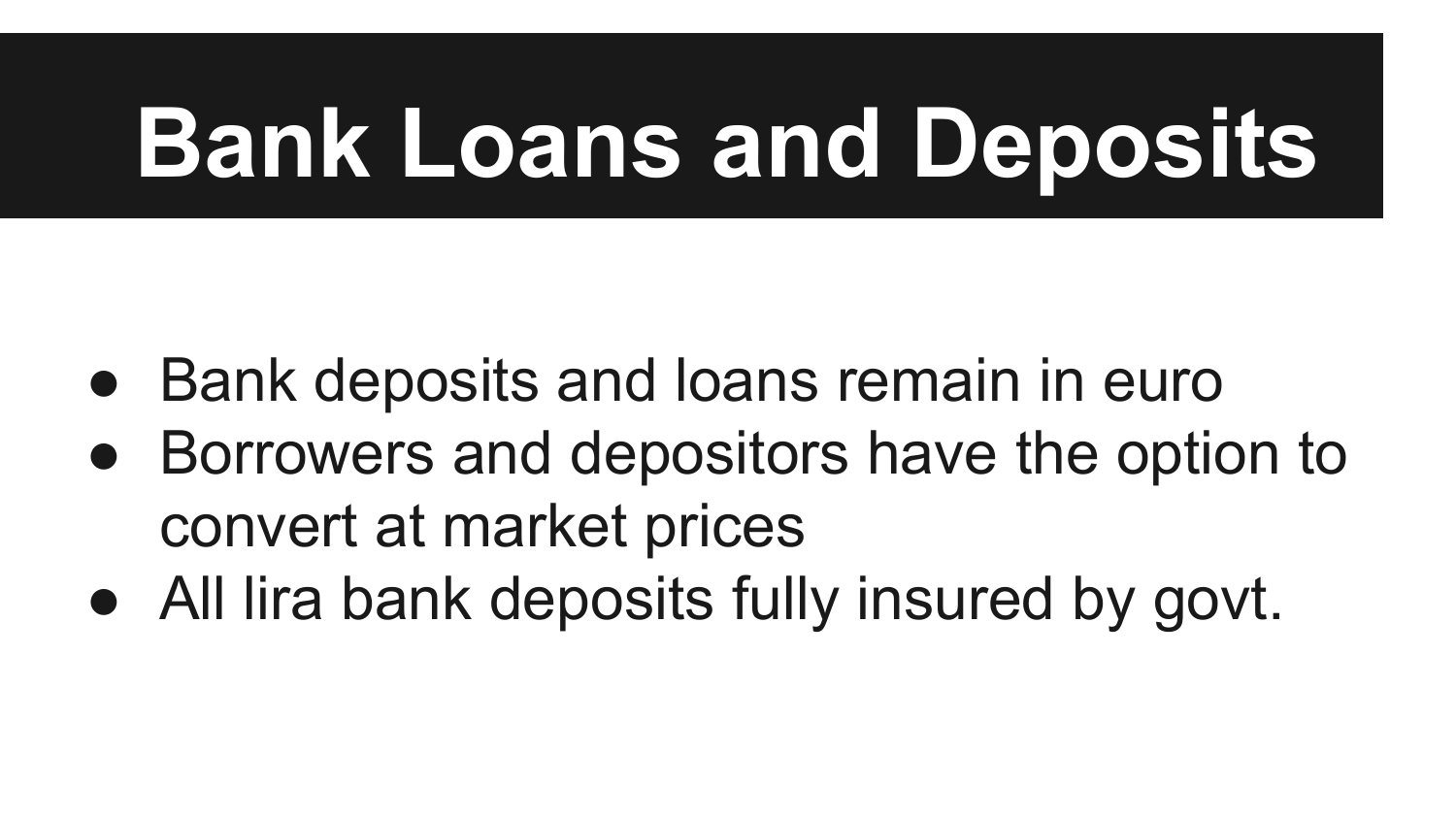## **Bank Lending**

- Bank lending only in lira
- **Bank lending limited to public purpose**
- Financial assets not acceptable collateral
- Lending by credit analysis, not market prices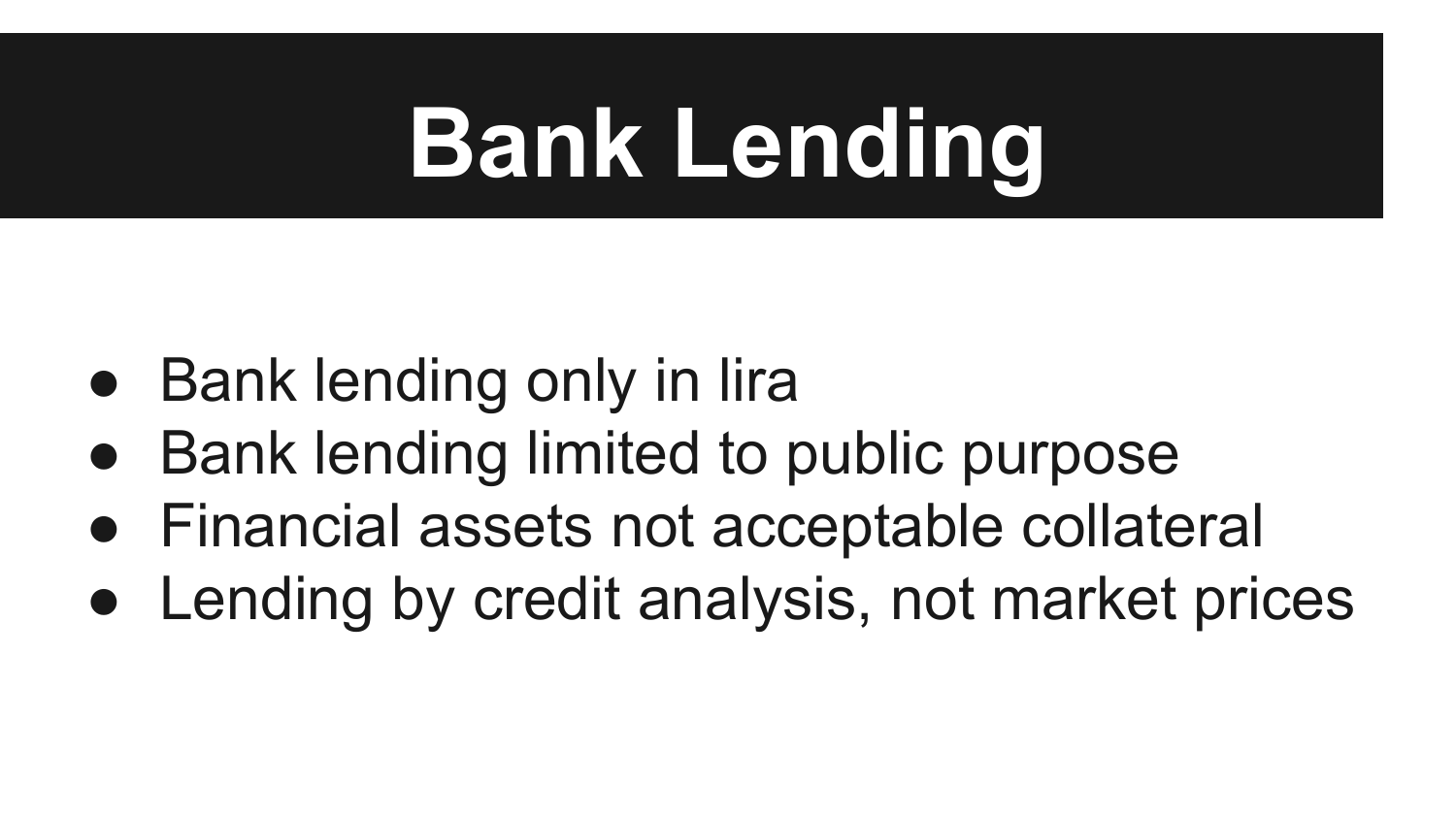# **Bank (Lira) Liquidity**

- Continuous, unlimited liquidity from the BOI
- Unlimited govt. deposit insurance
- Interbank lending prohibited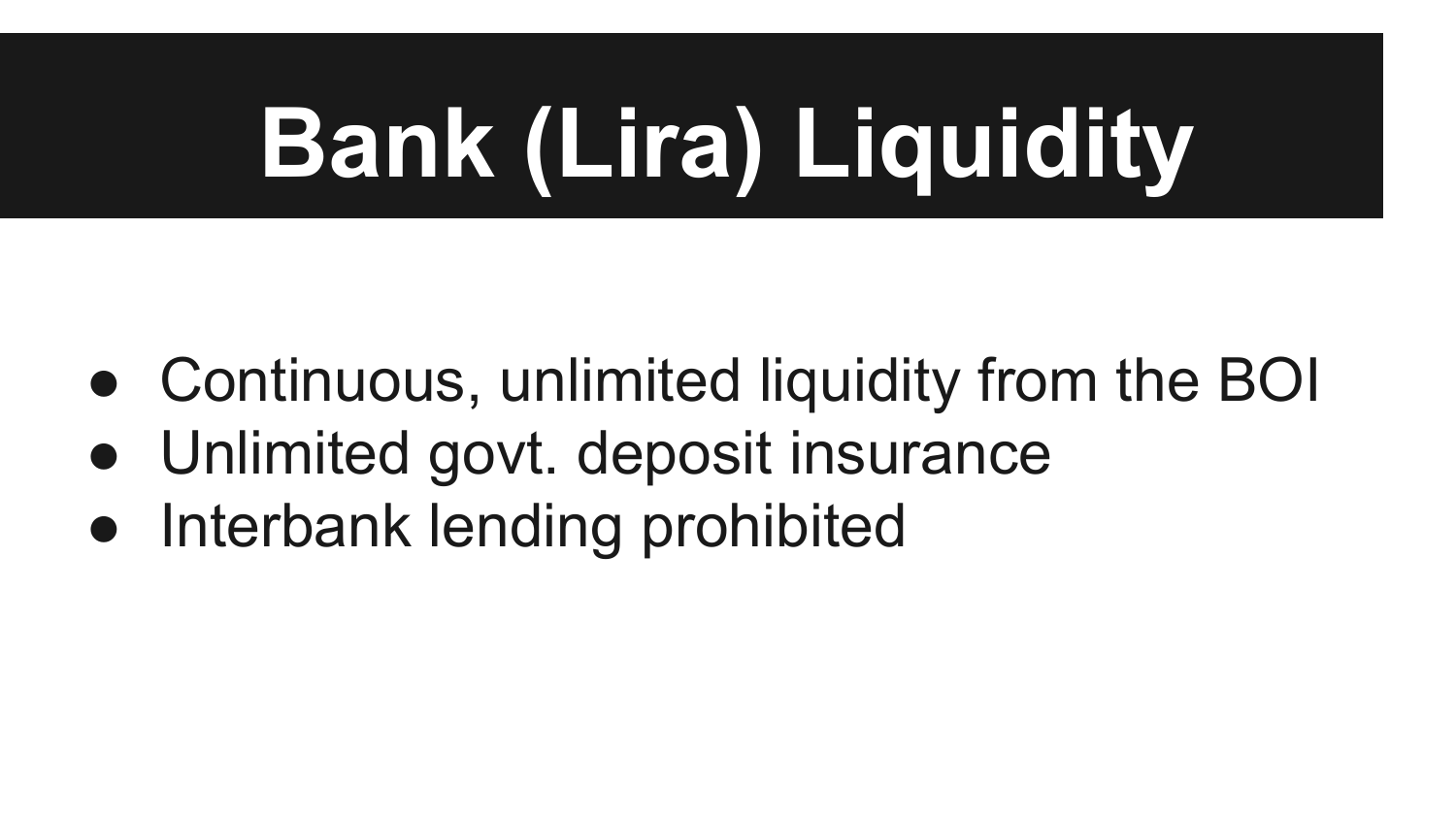## **Additional Proposals**

- Govt. contracts renegotiated to lira
- Permanent 0 rate policy
- No issuance of BTP or CCT
- Suspend VAT to relax the fiscal balance
- BOI funds a transition job for anyone willing and able to work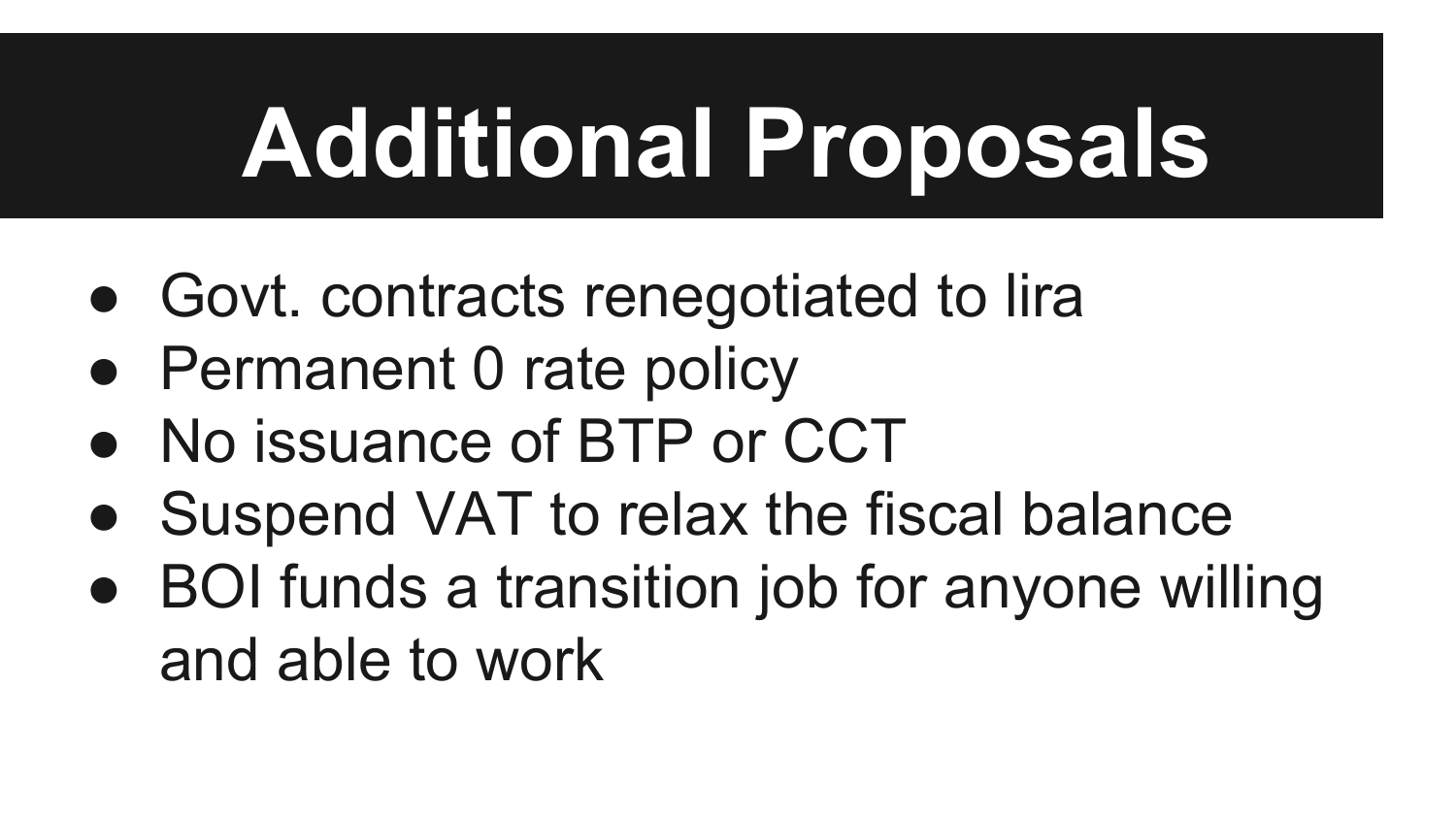## **Dynamics of the Lira**

- Strong lira from taxation without deposit conversion
- This allows the govt. to purchase euro as needed to meet prior obligations for initial stability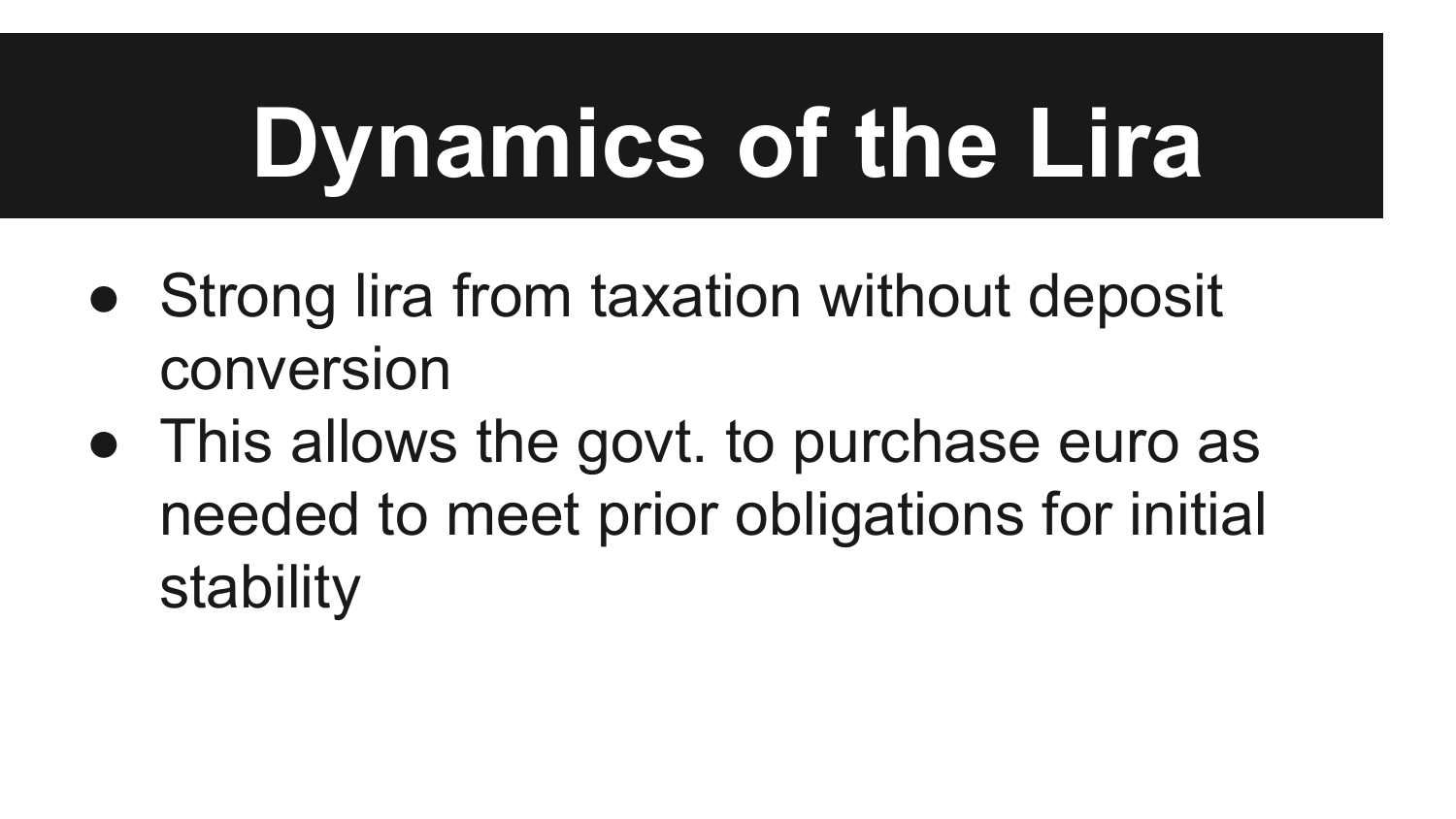## **Fiscal Policy**

- The 'right size' govt. is politically determined to meet real public service needs
- Taxation is subsequently adjusted targeting the total participants in the transition job at 3% of the labor force
- The trade balance is allowed to adjust to that of full employment conditions